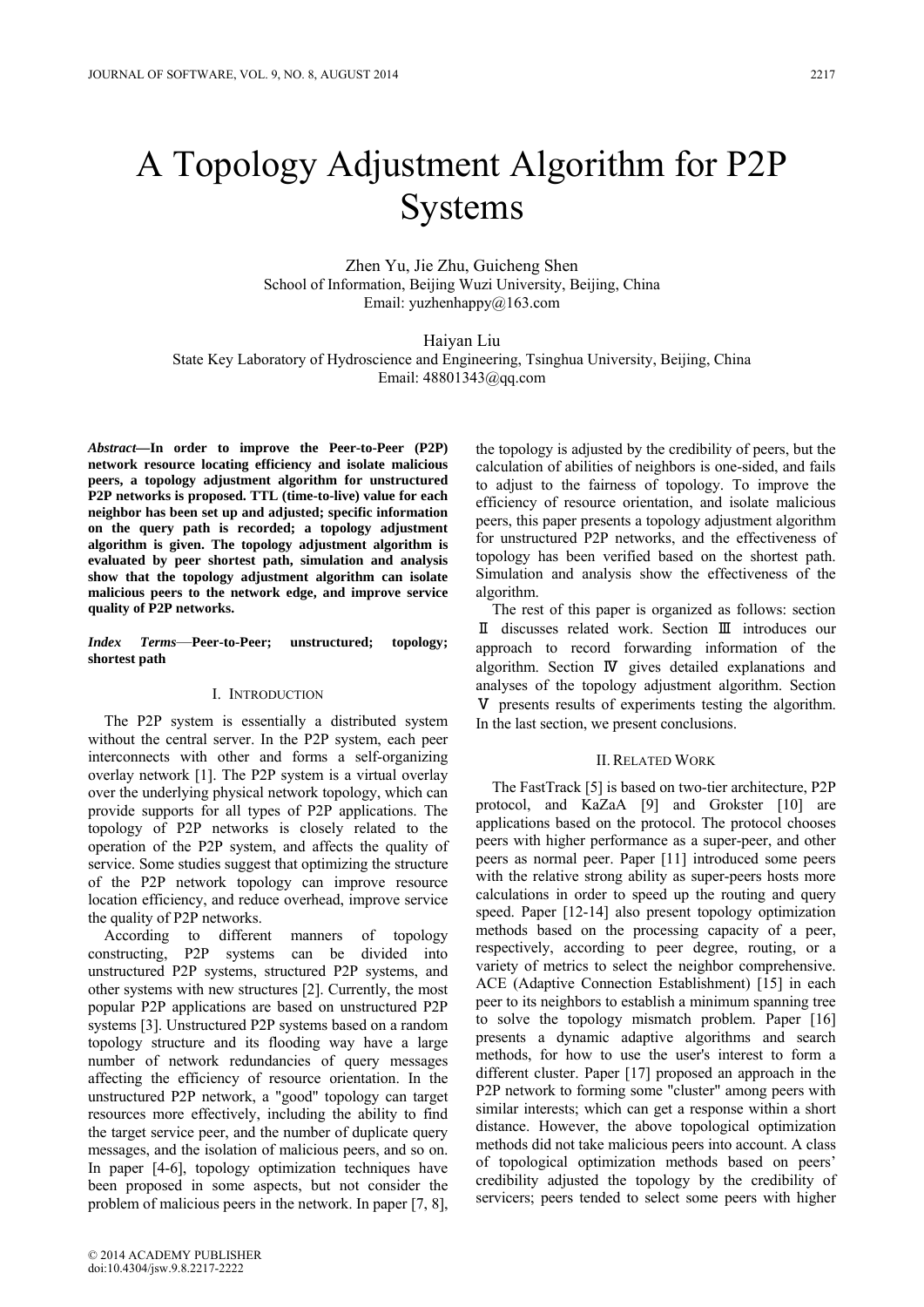trust value as their neighbors and malicious peers providing unreliable services had smaller chances of being chose as a neighbor. Paper [18] proposed a reliability-sensitive topology evolutionary algorithm. Paper [19] proposed a topology model based on profit sharing. Paper [20] proposed a novel distributed network and implemented resource location algorithms with the hierarchical combination of grid and P2P, which using SW-R2P as the underlying P2P component and the Globus Toolkit as the grid component.

APT [7] proposed a peer-level protocol for forming adaptive topologies for data-sharing P2P networks. However, the query in APT protocol only recorded the first neighbor who forwarded the query and disposed the first neighbor finally by the result returned from the interaction, which was unfair to the first neighbor and lead to false operation of normal peers. In order to improve the deficiency in APT protocol, a topology concerning direct forwarding peers is proposed in this paper, each neighbor of the peer possess a changeable and reliable TTL which is changed after each interaction by its transmitting condition, and every transmitting condition of direct forwarding peers in query paths is also recorded; some storage structures are used to store peers' transmitting information in the topology, and relative algorithms are also proposed to adjust the topology of P2P systems.

# III. LOCATING METHOD OF FORWARDING INFORMATION

P2P networks can be represented as an undirected graph  $G = (P, E)$ , where *P* is peer set and *E* is edge set,  $(i, j)$  is the connect between peer *i* and peer *j*, *i*,  $j ∈ P$  [7]. Neighbor set of peer *i* can be expressed  $\text{as } N(i) = \{ j | (i, j) \in E \}.$ 

Peers can use a mechanism similar to Gnutella network: the peer connects to the network by some other peers already been in the network and forward query messages by way of flooding with the TTL to control the scale of queries. Taking P2P file sharing networks as the example, the inter-peer resource locating method is described as follows:



Figure 1. Resource location example

When the resource location of peer P1 is concerned, the query path is P1-P3-P7-P10, of which P3 and P7 are forwarding peers, and P3 is a neighbor of P1 who send out the initial request, in addition, P7 is called the direct

forwarding peer corresponding to the service peer P10. The query path generally have multiple forwarding peers, and the direct forwarding peer in the forwarding path plays a crucial role compared to other forwarding peers. Consequently the topology proposed in the paper, in addition to recording results of neighbors in query paths, also records information of direct forwarding peers, and adjusts the topology based on these information.

In the adjustment algorithm, each peer in the topology has the corresponding neighbor list and connection factor list. The neighbor list of Peer *i* is showed as Table 1, which remember each neighbor ID and their credible TTL value from Peer *i'* s point of view.

INFORMATION OF NEIGHBORS

| Neighbor ID | Credible TTL           |
|-------------|------------------------|
| п,          | $TTL_n^i$              |
| n,          | $\mathit{TTL}^i_{n_i}$ |
|             |                        |
| $n_{\iota}$ | $TTL_n^i$              |

The connection factor list of peer *i* is showed as Table 2, which remember the ability of a direct forwarding peer  $t_k$ connecting to a server from Peer *i'* s point of view.  $f_{t_i}$ <sup>*i*</sup> represents a connection factor of a direct forwarding peer  $t_k$ , *Succ*<sup>*i*</sup>, indicates the number of successful response received by peer *i* from the transfer of direct forwarding peer  $t_k$ ; *Fail*<sup>*i*</sup></sup> indicates the number of failed response received by peer *i* from the transfer of direct forwarding peer; *TranSat*<sup>*i*</sup><sub>*t<sub>k</sub>*</sub> represents the contribution from  $t_k$  as a direct forwarding peer to the current interaction, set as 0.5 when successful and -0.5 when fail. The connection factor is defined as follows:

$$
f_{t_k}^i = \frac{f_{t_k}^i \times (Succ_{t_k}^i + Fail_{t_k}^i) + TranSat_{t_k}^i}{Succ_{t_k}^i + Fail_{t_k}^i + 1}
$$
\n(1)

TABLE II. INFORMATION OF CONNECTION FACTOR

| Transmit Peer ID | Connect Factor | Success Number                 | Fail Number                    |
|------------------|----------------|--------------------------------|--------------------------------|
|                  |                | Succ <sub>t</sub> <sup>i</sup> | Fail <sub>i</sub>              |
|                  |                | $Succ'_{i}$                    | Fall <sub>i</sub> <sup>i</sup> |
| .                | .              | .                              | .                              |
|                  |                | $Succ^i$                       | Fail <sup>i</sup>              |

### IV. TOPOLOGY ADJUSTMENT ALGORITHM

First, some definition of several parameters to be used in topology adjustment algorithm is given below:

 $Nb(i)$ : The neighbor set of peer *i*;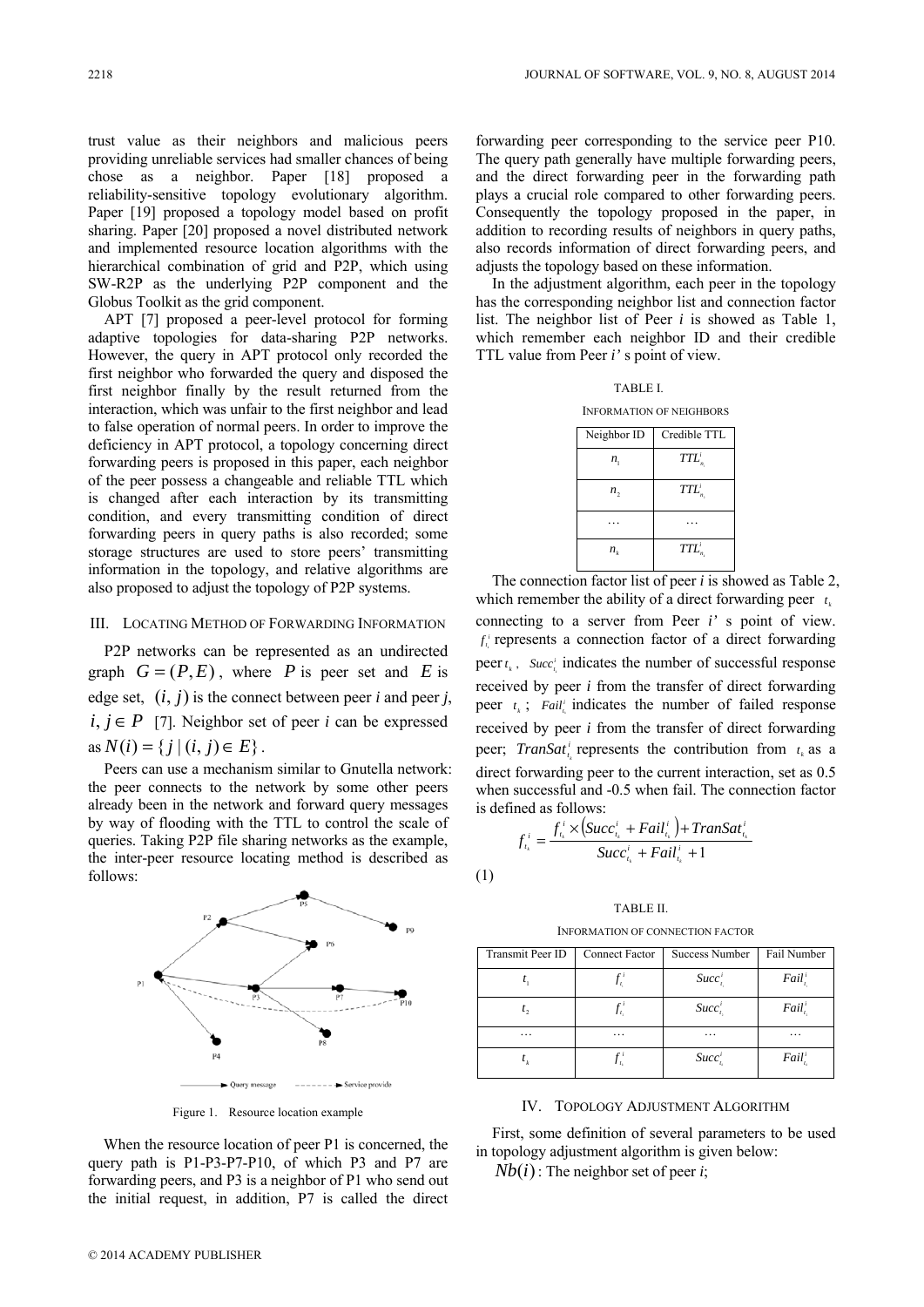$Nb<sub>max</sub>$ : The Max number of neighbors for a peer connecting;

 $Min(S)$ : The peer with lowest cumulative trust in set *S*;

 $Max(S)$ : The peer with highest cumulative trust in set *S*;

*FMax*(*S*) : The peer with highest cumulative connection factor in set *S*;

*Num*(*S*) : The number of peers in set *S*;

 $TTL(i, n)$ : The neighbor set whose credible TTL value is n of peer *i*;

*Local*(*i*): Peer set who has provided services for peer *i*;

*Tran*(*i*) : Peer set who has provided query forwarding for peer *i* and goes directly to respond peers;

 $\dot{d}$  : The direct forwarding peer of service peer *j*;

*SumTrust* $(i, j)$ : From the view of peer *i*, peer *j*'s good cumulative trust value;

*SumTran* $(i, j)$ : From the view of peer *i*, peer *j*'s good accumulated connection factor,  $f_i^i$  \* ( $Succ_i^i$  –  $Fail_i^i$ ).

Related primitives are as follows:

Disconnect  $(i, j)$ : Peer  $i$  disconnects the connect with peer *j*;

AddNeighbor (i, j): Peer *i* add peer *j* as a neighbor;

RequestConnect (i, j): Peer *i* request to establish a connect with peer *j*, if request is received, return *true* , else return *false* ;

PickNewNeighbor (i): Peer *i* pick a new neighbor.

Peers need to update the local service information and recommendation information, connection information after each interaction. When getting to adjusting time of the topology, the system performs different adjustment procedures based on the satisfaction degree to the service peer.

# *A. Topology Adjustment with Service not Satisfying*

If the peer *i* is not satisfied with the service provided by peer *j*, it need to adjust its neighbors and TTL values.

TTL indicates the number of query messages transmitted in the network forward. If a credible TTL value of a neighbor is 0, it will decrement to 0 and does not forward the query message again, and at this time the neighbor no longer bear the forwarding function. The topology in the paper specified the number of neighbors whose TTL value is 1 cannot exceed half of the total number of neighbors, which is to ensure the proliferation of the number of queries and responses. Because neighbors whose TTL is 1 no longer forward the query message and the number of which is supposed to be controlled consequently, and forwarding functions should be bore by other neighbors whose TTL value are greater than 1. TTL values are set artificially at the beginning to

control the scale of the query message delivered in P2P systems, depending on the actual situation of the network, for example, TTL is usually set to 7 in Gnutella. The TTL value is set to 4 in the simulation of this topology which can ensure the flooding of query messages. The storage overhead includes information corresponding to neighbors' credible TTL value and direct forwarding peers,.

|  | Adjustment algorithm is as follows: |  |
|--|-------------------------------------|--|
|  |                                     |  |
|  |                                     |  |
|  |                                     |  |

| <b>Procedure</b> ChangeTTL( $ID_i$ , $ID_j$ )                                       |
|-------------------------------------------------------------------------------------|
| Update $f_i^i$ in connect_table;                                                    |
| Update $TTLni$ in ttl_table;                                                        |
| if $TTL_n^i == 0$ then                                                              |
| Disconnect(i, $n_k$ );<br>PickNewNeighbor(i);<br>else if $TTL_n^i == 1$ then        |
| if $D_{in} \geq threshold_{d}$ & $\&$ SumTrust $(i, n_{k}) \geq threshold_{s}$ then |
| if $Num(TTL(i,1)) \geq Num(Nb(i))/2$ then                                           |
| if $SumTrust(i, n_{\nu}) > Min(TTL(i,1))$ then                                      |
| Disconnect(i, $Min(TTL(i,1))$ );<br>PickNewNeighbor(i);<br>else                     |
| Disconnect(i, $SumTrust(i, n_{k}))$ );                                              |
| PickNewNeighbor(i);<br>end<br>end<br>else                                           |
| Disconnect(i, $n_k$ );                                                              |
| PickNewNeighbor(i);<br>end                                                          |
| end<br>End                                                                          |

If the peer *i* is not satisfied with the service provided by peer *j*, TTL values of its neighbors need to be adjusted. First, a requesting peer *i* need to update the connection factor of the direct forwarding peer in the query path, and then update credible TTL value of neighbors  $n_k$  in the query path according to the corresponding number of hops  $Hops<sub>i</sub>$  to the service provider *j*  $TTL_{n_k}^i = Hops_j^i - 1$  (*Hops<sub>i</sub>* indicates the number of messages has been forwarded when reaching the service provider). If  $TTL_{n_k}^i = 0$ , or service provider *j* is the neighbor of the requesting peer *i*, peer *i* disconnect with peer j and pick a new neighbor. If  $TTL_{n_k}^i = 1$ , the query message was forwarded to the neighbor  $n_k$  and the corresponding TTL value decreases to 0, and the neighbor  $n_k$  cannot forward the query message to its neighbors anymore and only can be a responding peer, so the requesting peer *i* need to determine the neighbor  $n_k$  is worth it. The algorithm needs to query the neighbor list, and the algorithm complexity is  $O(n)$ , *n* is the scale of the system.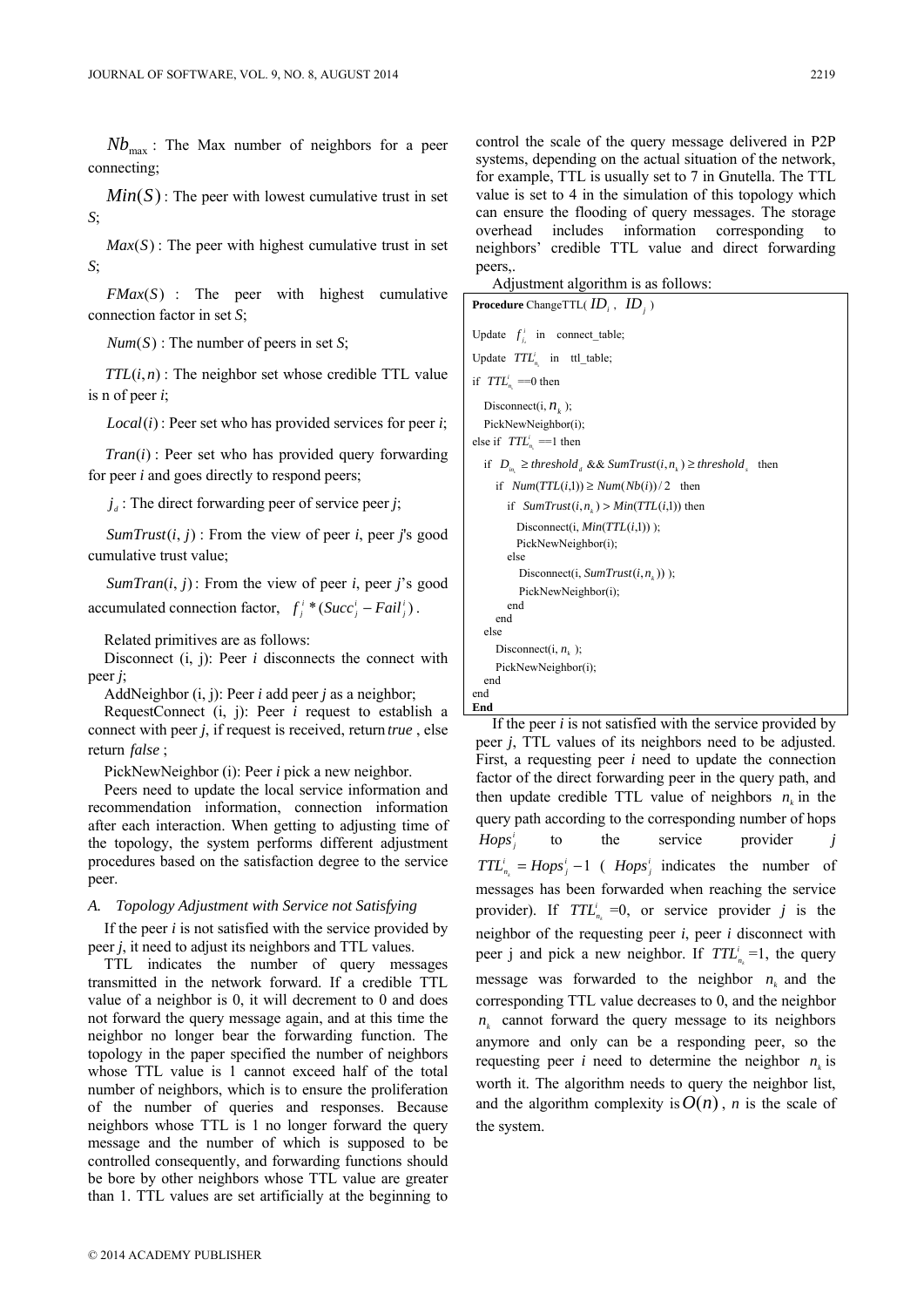#### *B. Topology Adjustment with Service Satisfying*

If the peer *i* is satisfied with the service provided by peer *j*, and peer *j* is not its neighbor, the adjustment algorithm is as follows.

First, the requesting peer *i* updates the connection factor of direct forwarding peer in the query path, and then view the table of connecting factor information if there is a negative record of connection factor of the service provider. If not with negative forwarding record, peer *i* will try to add the service provider as its neighbor. Considering the different number of neighbors compared with  $Nb_{\text{max}}$ , there are different measures to add a new neighbor. Service provider or direct forwarding peer  $j_d$  could be selected as a new neighbor. The Cumulative trust value of a service provider can be computed by the number of successes and failures. The satisfaction threshold in the algorithm is typically set to 0.5, which can be adjusted by actual situations.

The requesting peer updates the connection factor of the direct forwarding peer in the query path, and then adopts different strategies according to whether the number of neighbors has got the maximum. The algorithm needs to query the neighbor list, and the algorithm complexity is  $O(n)$ , *n* is the scale of the system.

| <b>Procedure</b> UpdateNb( $ID_i$ , $ID_j$ )                                                                                                             |
|----------------------------------------------------------------------------------------------------------------------------------------------------------|
| Update $f_i^i$ in connect_table;                                                                                                                         |
| if $f_i^i \geq threshold_f$ then                                                                                                                         |
| if $j \notin Nb(i)$ & & $Num(Nb(i)) < Nb_{\text{max}}$ then                                                                                              |
| if (RequestConnect(i, j) == $true$ )<br>AddNeighbour(i, i);<br>return form function;<br>else if $f_i^i \geq$ threshold, && $D_{ii} \geq$ threshold, then |
| if (RequestConnect(i, $j_d$ ) = true)                                                                                                                    |
| AddNeighbor(i, $j_d$ );                                                                                                                                  |
| return form function;<br>end<br>end                                                                                                                      |
| end                                                                                                                                                      |
| if $j \notin Nb(i)$ & & $Num(Nb(i)) \geq Nb_{\text{max}}$ then                                                                                           |
| if $D_{iMin(Nb(i))}$ < threshold <sub>a</sub>    SumTrust(i, j) > Min(Nb(i)) then                                                                        |
| if (RequestConnect(i, j) == $true$ )                                                                                                                     |
| Disconnect(i, $Min(Nb(i))$ );                                                                                                                            |
| AddNeighbour(i, i);                                                                                                                                      |
| return form function;                                                                                                                                    |
| else if $f_i^i \geq$ threshold, && $D_{ij} \geq$ threshold, && RequestConnect(i, $j_d$ )                                                                 |
| $= true$ then                                                                                                                                            |
| Disconnect(i, $Min(Nb(i))$ );                                                                                                                            |
| AddNeighbor(i, $j_a$ );                                                                                                                                  |
| return form function;                                                                                                                                    |
| end                                                                                                                                                      |
| end<br>end                                                                                                                                               |
| end                                                                                                                                                      |
| End                                                                                                                                                      |

## V.SIMULATION AND RESULTS

#### *A. Simulation Environment*

In this paper, the query cycle model [21, 22] is used as the simulator, which constructs a P2P file-sharing network. Each simulation consists of some simulation cycles. In each simulation cycle, the peer in the network can initiate queries and response to queries; queries are broadcast like Gnutella, via TTL control the size of the query. Peers initiating the query will wait to receive the response and select the highest trust value of nodes from the response list to download the file. In the simulation, peers in the network are divided into two categories: good peers and malicious peers, good peers provide reliable service, and malicious peers provide unreliable service. The simulation environment setting is showed in Table 3.

| TABLE III. |  |  |
|------------|--|--|
|            |  |  |

#### SIMULATION SETTINGS

| Network    | Topology construct             |                       | Power-law    |  |
|------------|--------------------------------|-----------------------|--------------|--|
|            | peer scale                     |                       | 100          |  |
|            |                                | malicious peer in all | 20%          |  |
|            |                                | Min neighbor          | $\mathbf{3}$ |  |
|            |                                | Max neighbor          | 10           |  |
|            | TTL for query messages         |                       | Δ            |  |
| Service    | Evaluation criteria            |                       | Download     |  |
|            |                                |                       | speed        |  |
|            |                                |                       | File Quality |  |
| Peer       | Good                           | Active                | 100%         |  |
|            | Peer                           | Query                 | 100%         |  |
|            |                                | To respond            | march        |  |
|            | Forward request                |                       | 100%         |  |
|            | Request file                   |                       | Random       |  |
|            | Malicio<br>Active              |                       | 100%         |  |
|            | us Peer<br>Query               |                       | 100%         |  |
|            | To respond                     |                       | 50%          |  |
|            | Forward request                |                       | 100%         |  |
|            |                                | Request file          | Random       |  |
| Content    | Content category               |                       | 20           |  |
|            | Shared file content            |                       | Zipf         |  |
|            | Distribution of shared file in |                       | Random       |  |
|            | content                        |                       |              |  |
| Simulation | Query cycles                   |                       | 200          |  |

# *B. Topology Performance Evaluation*

In this paper, we use the characteristic path length to evaluate the peer network topology. The average characteristic path length of peer *i*:

$$
cpl_i = \frac{1}{|P \setminus i|} \sum_{j \in P \setminus i} shortestPath(i, j)
$$
, which is the

average of shortest paths between peer *i* and all other peers in the network,  $P/i$  means that the peer group in the network without containing peer *i*. When there is no path between a peer and some other peers, then set the shortest path as 15.

Figure 2 shows the average CPL between each peer and all other good peers in the first cycle and the 200th query. Peer 1 to peer 80 is good peers. After the 200th cycle, the average CPL from good peer to all other good peers did not change significantly, but the average CPL from most of the malicious peers to good peers is greatly increased.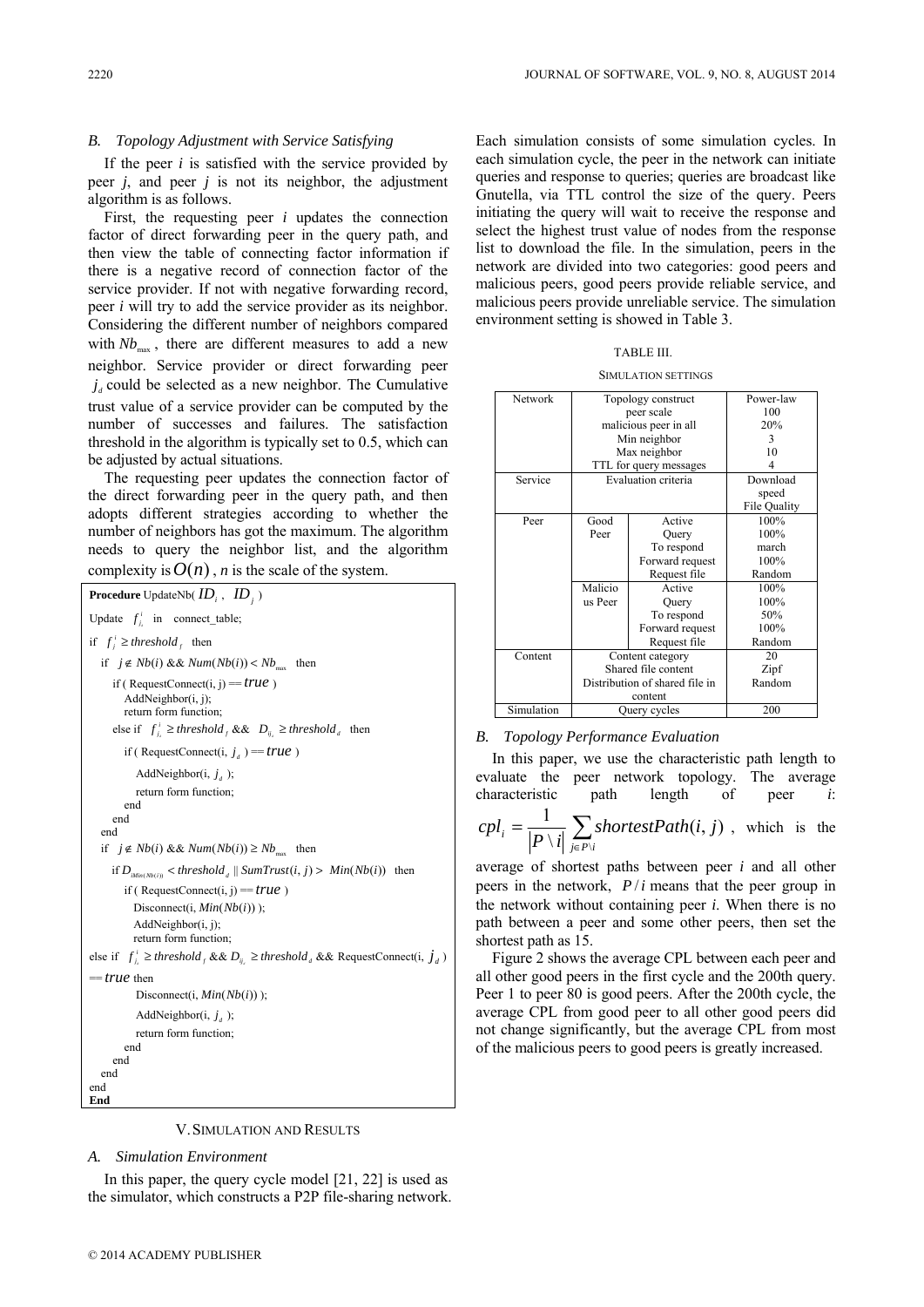

Figure 2. CPL of peers

Figure 3 shows the average characteristic path length from each good peer to all other malicious peers in the first cycle and the 200th query. The average characteristic path length from good peers to other malicious peers increases as the cycle increases, reducing malicious peers to provide unreliable services.



Figure 3. CPL of good peers

Figure 4 shows the change of the average characteristic path length from good peers and malicious peers to all good peers when the cycle increasing. In Figure 4, the average characteristic path length from good peers to other good peers is very stable at a low value; while the average characteristic path length from malicious peers to other good peers is increased with the increasing cycle. Malicious peers are excludes to the network edge gradually.



Figure 4. CPL in cyclesCONCLUSION

To improve the efficiency of resource locating and isolate malicious peers, this paper presents a topology adjustment algorithm for an unstructured P2P network.

This paper sets the variable TTL value for each neighbor, not only ensure the spread of queries, but also reduce query messages in the network; also records the condition of forwarding peers in query paths. Simulation and analysis show the effectiveness of the topology adjustment algorithm, which can isolate malicious peers to the edge of the network and improve service quality.

### ACKNOWLEDGMENT

The research is sponsored by Beijing key Laboratory of Intelligent Logistics System, Beijing Wuzi University. This paper is also supported by three projects including: Youth Research Funding Project of Beijing Wuzi University (2011XJQN003), Project for Beijing University Logistics Technology Engineering Research Center(BJLE2010), Special Funding Project for Education Quality Improvement of Beijing Wuzi University.

#### **REFERENCES**

- [1] Lua E, Crowcroft J, Pias M, et al. A survey and comparison of Peer-to-Peer overlay network schemes. IEEE Communications Survey and Tutorial, 2005, 7(2): 72-93.
- [2] Chen ZG, Liu JQ, Li D, Liu H. SOBIE: a novel supernode P2P overlay based on information exchange [J]. Journal of computers, 2009, 4 (9): 853-861.
- [3] Tsoumakos D, Roussopoulos N. A comparison of peer-to-peer search methods. In: Proceedings of the International Workshop on the Web and Databases (WebDB), SanDiego, CA, US, 2003: 61-66.
- [4] Sripanidkulchai K, Maggs B, Zhang H. Efficient content location using Interest-Based locality in Peer-to-Peer systems. In: Proceedings of the Conference on Computer Communications (IEEE Infocom'03). IEEE Press, 2003, 22: 2166-2176.
- [5] Fasttrack peer-to-peer technology company. http://www.fasttrack.nu/.
- [6] Liu Y H, Liu X, Xiao L, et al. Location-Aware topology matching in P2P systems. In: Proceedings of the 23th Annual Joint Conference of the IEEE Computer and Communications Societies (INFOCOM'04), Hong Kong, 2004.
- [7] Condie T, Kamvar S D, Garcia-Molina H. Adaptive peer-to-peer topologies. In: Lambrix P, Duma C, eds. In: Proceedings of the 4th International Conference on Peer-to-Peer Computing. New York: IEEE Press, 2004: 53-62.
- [8] Tian H R, Zou S H, Wang W D, et al. Incentive compatible adaptive topologies for P2P networks. Journal of software, 2006, 17(4): 845-853.
- [9] KaZaa. http://www.kazaa.com.
- [10] Grokster. http://www.grokster.com.
- [11] Li J, Vuong S. An efficient clustered architecture for P2P networks. In: Proceedings of the 18th International Conference on Advanced Informatin networking and Application (AINA'04) AINA, 2004, 1:278-283.
- [12] Chawathe Y, Ratnasamy S, Breslau L, et al. Making Gnutella-like P2P systems scalable. In: Feldmann A Zitterbart M,ed. In: Proc.of the ACM SIGCOMM 2003. ACM Press, 2003: 407-418.
- [13] Crespo A, Garcia-Molina H. Routing indices for peer-to-peer systems. In: Proceedings of the 22nd International Conference on Distributed Computing Systems (ICDCS'02). IEEE Computer Society, 2002: 23-34.
- [14] Zhuang Z, Liu Y, Xiao L, et al. Hybrid periodical flooding in unstructured Peer-to-Peer networks. In: Proceedings of